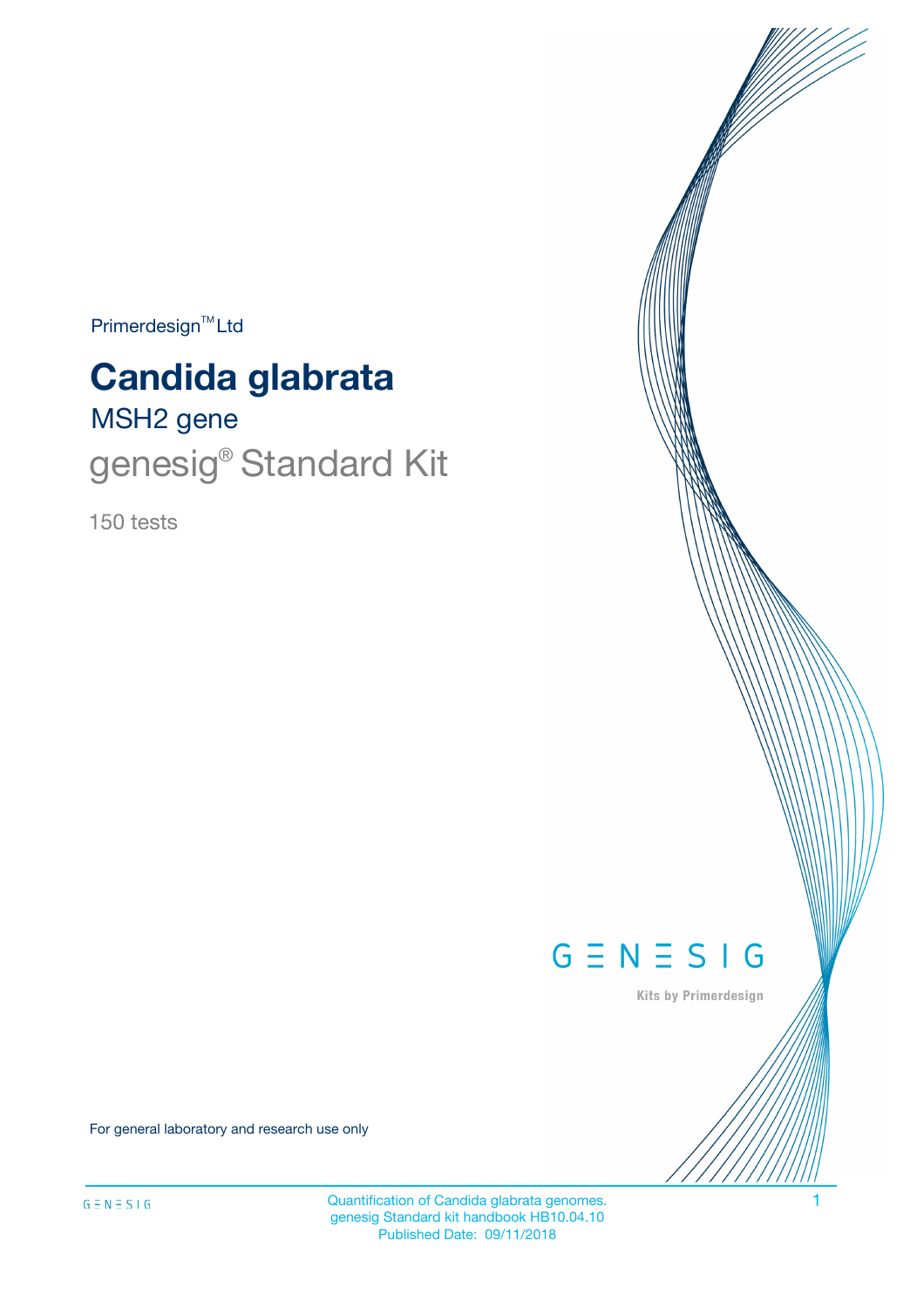## Introduction to Candida glabrata

In the past Candida glabrata was not generally thought of as pathogenic, however with the rise of immunosuppressive treatments, mucosal and systemic infections caused by C.glabrata have increased significantly, particularly in hospitals. C.glabrata (previously known as Torulopsis glabrata or Cryptococcus glabratus) is a haploid yeast belonging to the genus Candida, it is a part of our normal bacterial flora and is an opportunistic pathogen when host immunity is compromised.

Symptoms of a Candida glabrata infection vary depending on the area infected, they are generally the same as those for C.albicans however they may be slightly less severe. It is difficult to diagnose a Candida glabrata infection from a C.albicans infection, a current method being used in addition to microscopic and biochemical methods is matrix-assisted laser desorption/ionization time-of-flight mass spectrometry (MALDI-TOF MS).

Genetically C.glabrata is most closely related to baker's yeast Saccharomyces cerevisia than other Candida species. However it has adaptations from baker's yeast which allow it to cause infection e.g. virulence factors.

A significant virulence factor of C.glabrata is adherence, its cell surface hydrophobicity (which affects specific adherence through the interaction of adhesion receptors) has been found to be less influenced by the environment than that of C.albicans. The genome of C.glabrata has numerous genes encoding predicted glycosyphosphatidylinositol (GPI)-anchored adhesionlike cell wall proteins. These genes vary greatly within the species, there are approximately 60 -80 adhesins in different strains. C.glabrata is able to undergo rapid adaptive transcriptional reprogramming when faced with dynamic environmental conditions and has a robust resistance to both nutrient starvation and oxidative stress.

C.glabrata is more resistant to treatment with antifungal agents than C.albicans and can evolve to be resistant to antifungal treatments more easily. Resistance to the class of azoles is between 5 and 20% depending on geographical area.

Real time PCR will be extremely useful in easily Identifying Candida glabrata quickly and accurately.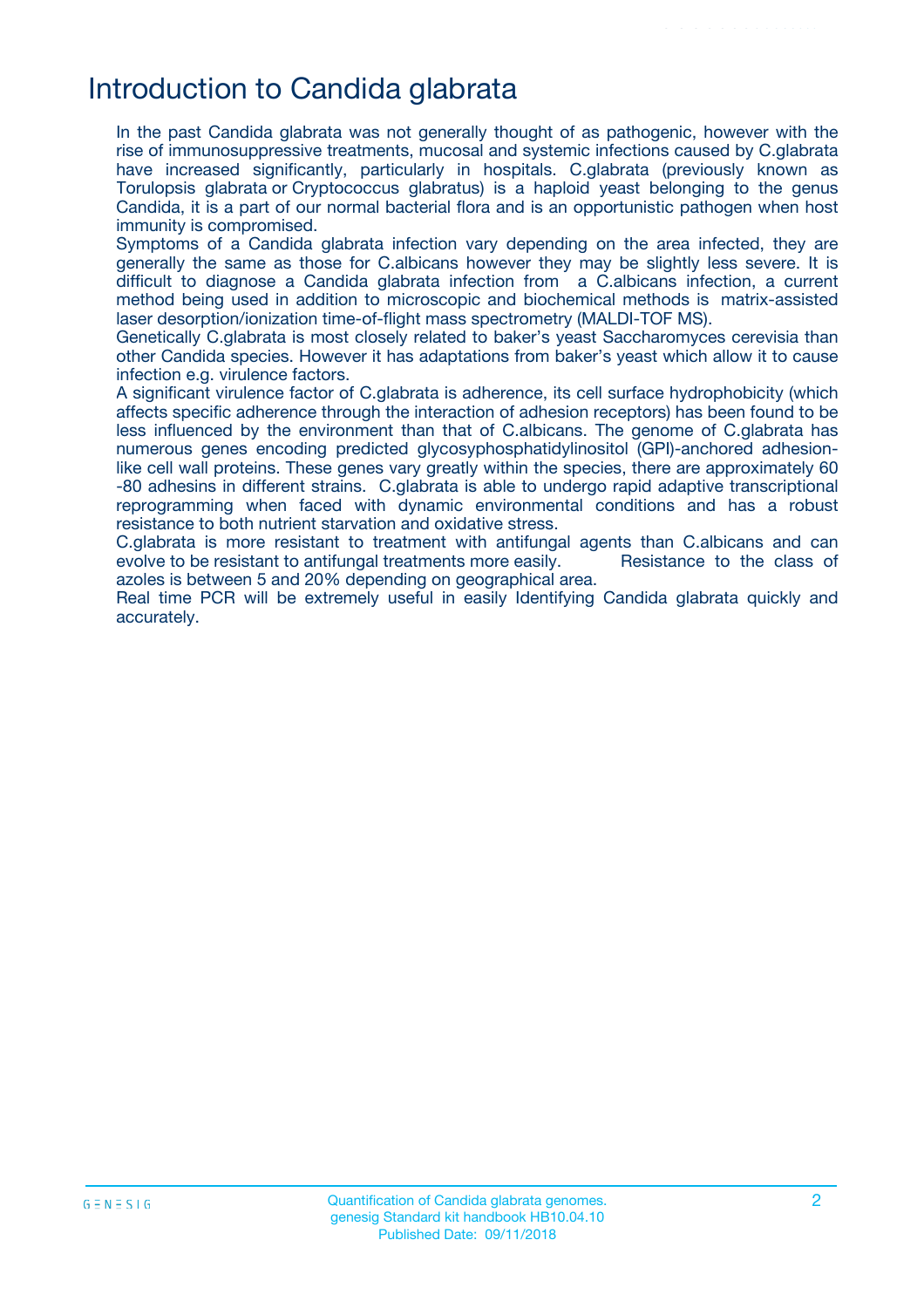The Primerdesign genesig Kit for Candida glabrata (C.glabrata) genomes is designed for the in vitro quantification of C.glabrata genomes. The kit is designed to have a broad detection profile. Specifically, the primers represent 100% homology with over 95% of the NCBI database reference sequences available at the time of design.

The dynamics of genetic variation means that new sequence information may become available after the initial design. Primerdesign periodically reviews the detection profiles of our kits and when required releases new versions.

If you require further information, or have a specific question about the detection profile of this kit then please send an e.mail to enquiry@primerdesign.co.uk and our bioinformatics team will answer your question.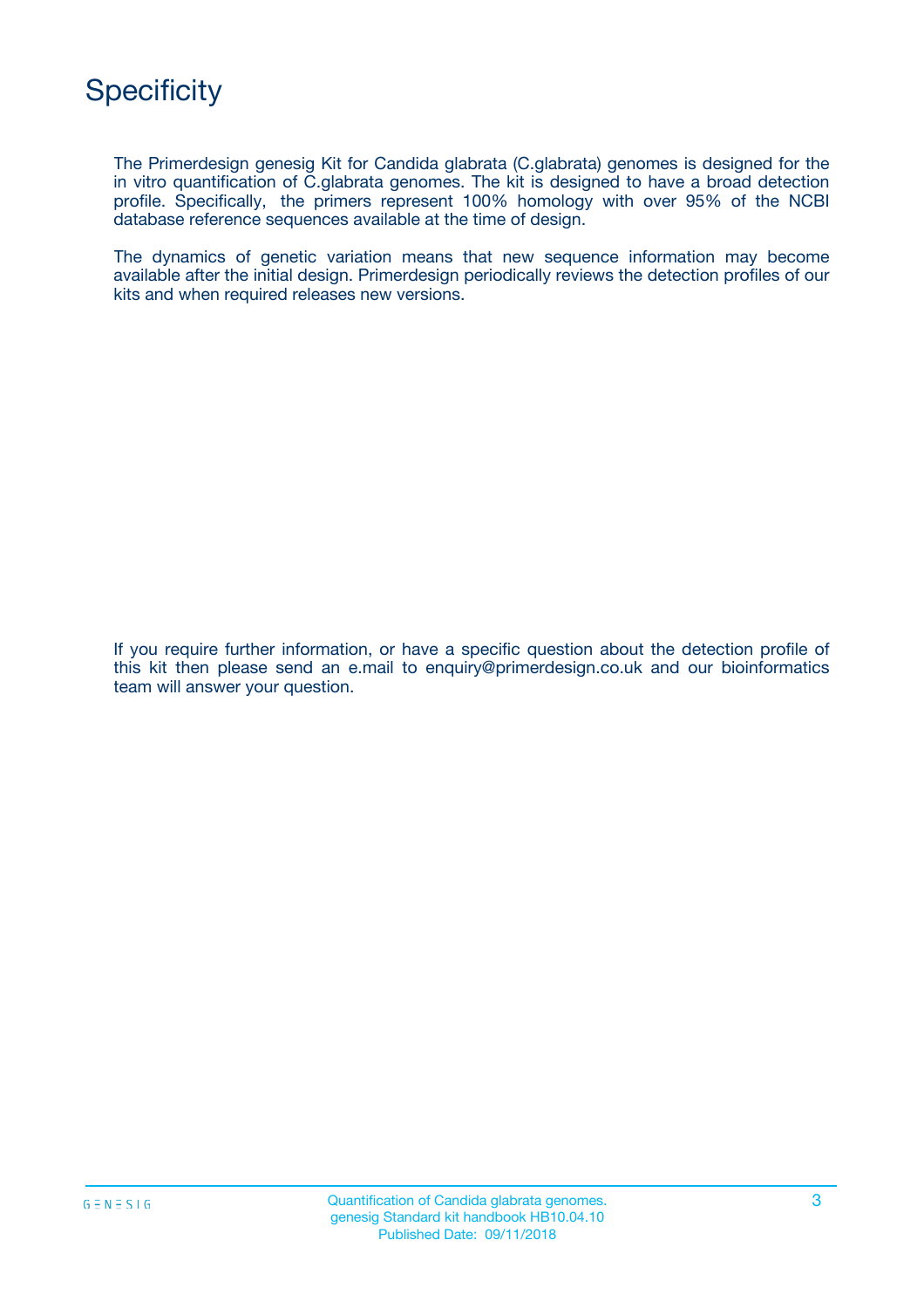# Kit contents

- **C.glabrata specific primer/probe mix (150 reactions BROWN)** FAM labelled
- **C.glabrata positive control template (for Standard curve RED)**
- **RNase/DNase free water (WHITE)** for resuspension of primer/probe mixes
- **Template preparation buffer (YELLOW)** for resuspension of positive control template and standard curve preparation

# Reagents and equipment to be supplied by the user

#### **Real-time PCR Instrument**

#### **Extraction kit**

This kit is recommended for use with genesig Easy DNA/RNA extraction kit. However, it is designed to work well with all processes that yield high quality RNA and DNA with minimal PCR inhibitors.

#### **oasig**TM **lyophilised or Precision**®**PLUS 2X qPCR Master Mix**

This kit is intended for use with oasig or PrecisionPLUS2X qPCR Master Mix.

**Pipettors and Tips**

**Vortex and centrifuge**

**Thin walled 1.5 ml PCR reaction tubes**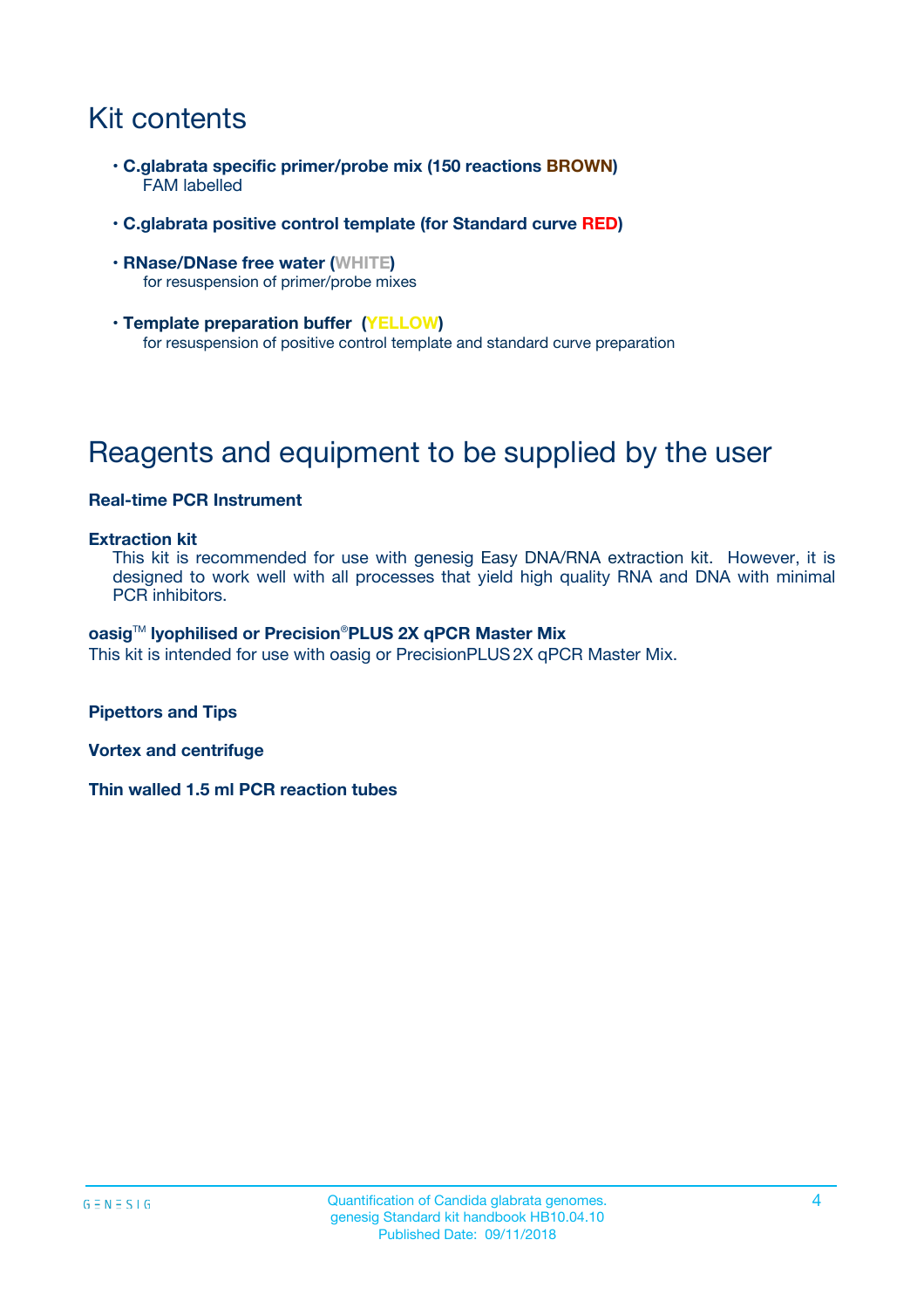### Kit storage and stability

This kit is stable at room temperature but should be stored at -20ºC on arrival. Once the lyophilised components have been resuspended they should not be exposed to temperatures above -20°C for longer than 30 minutes at a time and unnecessary repeated freeze/thawing should be avoided. The kit is stable for six months from the date of resuspension under these circumstances.

If a standard curve dilution series is prepared this can be stored frozen for an extended period. If you see any degradation in this serial dilution a fresh standard curve can be prepared from the positive control.

Primerdesign does not recommend using the kit after the expiry date stated on the pack.

### Suitable sample material

All kinds of sample material suited for PCR amplification can be used. Please ensure the samples are suitable in terms of purity, concentration, and DNA integrity. Always run at least one negative control with the samples. To prepare a negative-control, replace the template DNA sample with RNase/DNase free water.

### Dynamic range of test

Under optimal PCR conditions genesig C.glabrata detection kits have very high priming efficiencies of >95% and can detect less than 100 copies of target template.

### Notices and disclaimers

This product is developed, designed and sold for research purposes only. It is not intended for human diagnostic or drug purposes or to be administered to humans unless clearly expressed for that purpose by the Food and Drug Administration in the USA or the appropriate regulatory authorities in the country of use. During the warranty period Primerdesign genesig detection kits allow precise and reproducible data recovery combined with excellent sensitivity. For data obtained by violation to the general GLP guidelines and the manufacturer's recommendations the right to claim under guarantee is expired. PCR is a proprietary technology covered by several US and foreign patents. These patents are owned by Roche Molecular Systems Inc. and have been sub-licensed by PE Corporation in certain fields. Depending on your specific application you may need a license from Roche or PE to practice PCR. Additional information on purchasing licenses to practice the PCR process may be obtained by contacting the Director of Licensing at Roche Molecular Systems, 1145 Atlantic Avenue, Alameda, CA 94501 or Applied Biosystems business group of the Applera Corporation, 850 Lincoln Centre Drive, Foster City, CA 94404. In addition, the 5' nuclease assay and other homogeneous amplification methods used in connection with the PCR process may be covered by U.S. Patents 5,210,015 and 5,487,972, owned by Roche Molecular Systems, Inc, and by U.S. Patent 5,538,848, owned by The Perkin-Elmer Corporation.

### Trademarks

Primerdesign™ is a trademark of Primerdesign Ltd.

genesig $^\circledR$  is a registered trademark of Primerdesign Ltd.

The PCR process is covered by US Patents 4,683,195, and 4,683,202 and foreign equivalents owned by Hoffmann-La Roche AG. BI, ABI PRISM® GeneAmp® and MicroAmp® are registered trademarks of the Applera Genomics (Applied Biosystems Corporation). BIOMEK® is a registered trademark of Beckman Instruments, Inc.; iCycler™ is a registered trademark of Bio-Rad Laboratories, Rotor-Gene is a trademark of Corbett Research. LightCycler™ is a registered trademark of the Idaho Technology Inc. GeneAmp®, TaqMan® and AmpliTaqGold® are registered trademarks of Roche Molecular Systems, Inc., The purchase of the Primerdesign reagents cannot be construed as an authorization or implicit license to practice PCR under any patents held by Hoffmann-LaRoche Inc.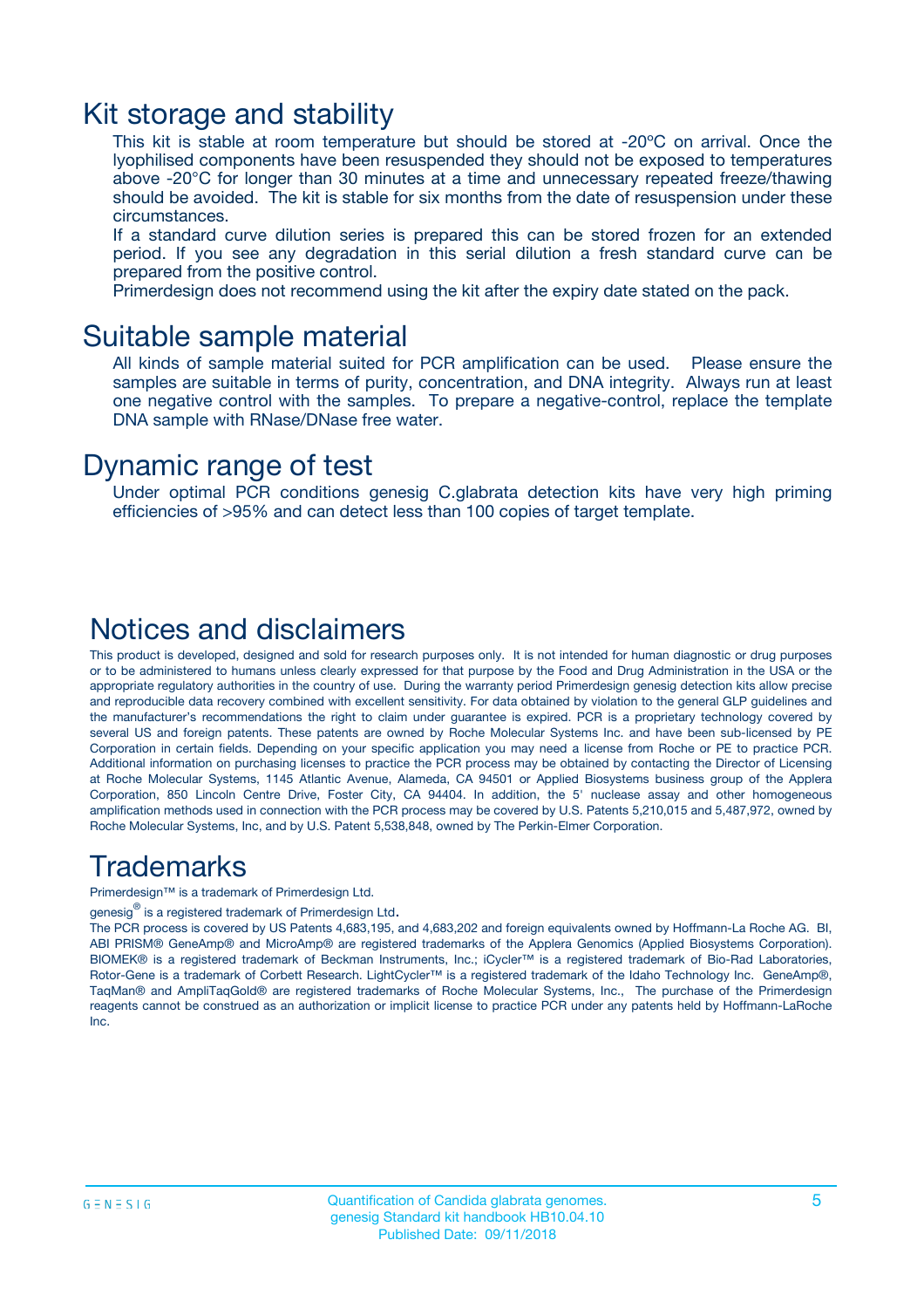### Principles of the test

#### **Real-time PCR**

A C.glabrata specific primer and probe mix is provided and this can be detected through the FAM channel.

The primer and probe mix provided exploits the so-called TaqMan® principle. During PCR amplification, forward and reverse primers hybridize to the C.glabrata DNA. A fluorogenic probe is included in the same reaction mixture which consists of a DNA probe labeled with a 5`-dye and a 3`-quencher. During PCR amplification, the probe is cleaved and the reporter dye and quencher are separated. The resulting increase in fluorescence can be detected on a range of qPCR platforms.

#### **Positive control**

For copy number determination and as a positive control for the PCR set up, the kit contains a positive control template. This can be used to generate a standard curve of C.glabrata copy number / Cq value. Alternatively the positive control can be used at a single dilution where full quantitative analysis of the samples is not required. Each time the kit is used, at least one positive control reaction must be included in the run. A positive result indicates that the primers and probes for detecting the target C.glabrata gene worked properly in that particular experimental scenario. If a negative result is obtained the test results are invalid and must be repeated. Care should be taken to ensure that the positive control does not contaminate any other kit component which would lead to false-positive results. This can be achieved by handling this component in a Post PCR environment. Care should also be taken to avoid cross-contamination of other samples when adding the positive control to the run. This can be avoided by sealing all other samples and negative controls before pipetting the positive control into the positive control well.

#### **Negative control**

To validate any positive findings a negative control reaction should be included every time the kit is used. For this reaction the RNase/DNase free water should be used instead of template. A negative result indicates that the reagents have not become contaminated while setting up the run.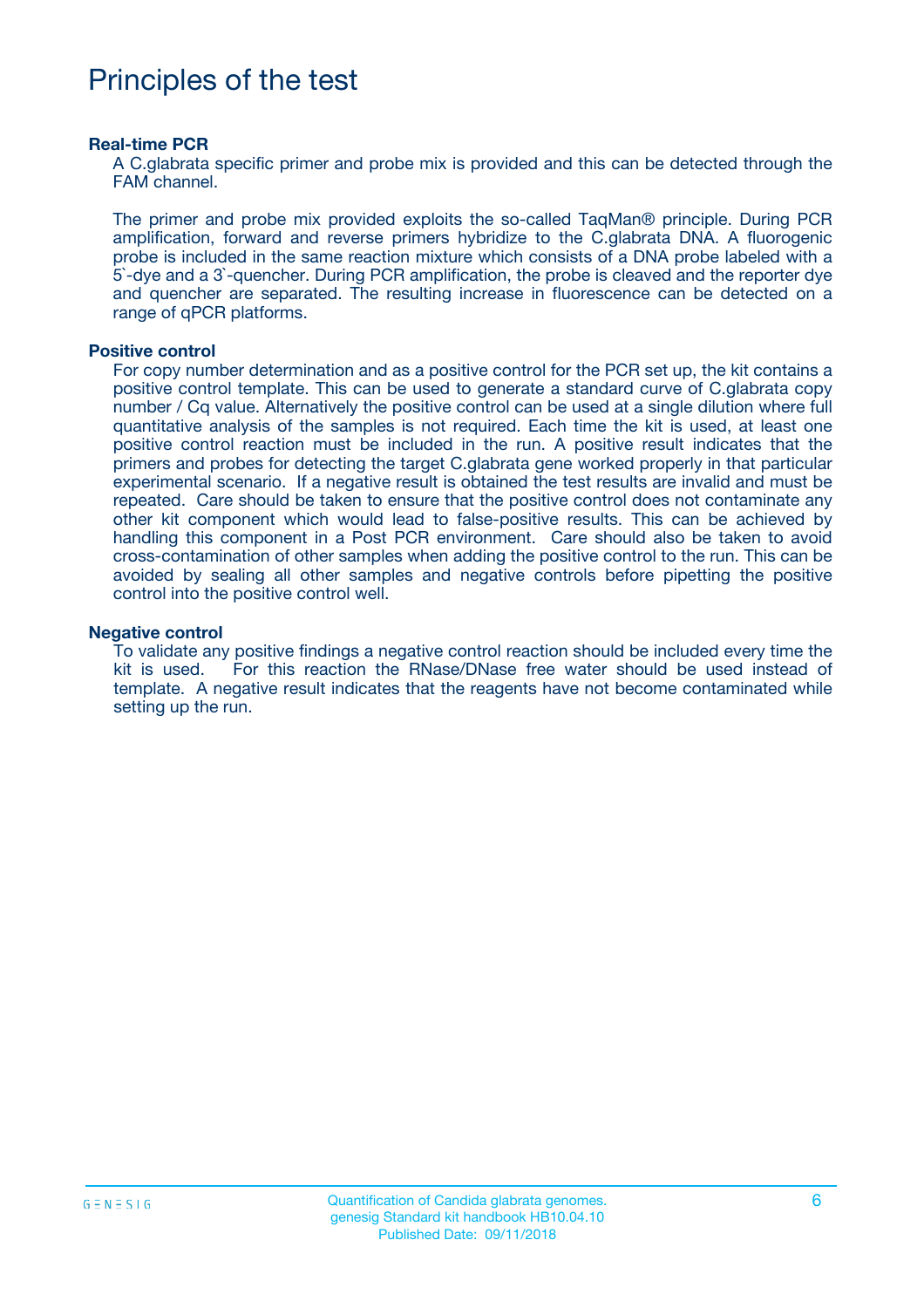### Resuspension protocol

To minimize the risk of contamination with foreign DNA, we recommend that all pipetting be performed in a PCR clean environment. Ideally this would be a designated PCR lab or PCR cabinet. Filter tips are recommended for all pipetting steps.

#### **1. Pulse-spin each tube in a centrifuge before opening.**

This will ensure lyophilised primer and probe mix is in the base of the tube and is not spilt upon opening the tube.

**2. Resuspend the kit components in the RNase/DNase free water supplied, according to the table below.**

To ensure complete resuspension, vortex each tube thoroughly.

| Component - resuspend in water      | Volume: |
|-------------------------------------|---------|
| <b>Pre-PCR pack</b>                 |         |
| C.glabrata primer/probe mix (BROWN) | 165 ul  |

#### **3. Resuspend the positive control template in the template preparation buffer supplied, according to the table below:**

To ensure complete resuspension, vortex the tube thoroughly.

| Component - resuspend in template preparation buffer |        |  |
|------------------------------------------------------|--------|--|
| <b>Post-PCR heat-sealed foil</b>                     |        |  |
| C.glabrata Positive Control Template (RED) *         | 500 µl |  |

\* This component contains high copy number template and is a VERY significant contamination risk. It must be opened and handled in a separate laboratory environment, away from the other components.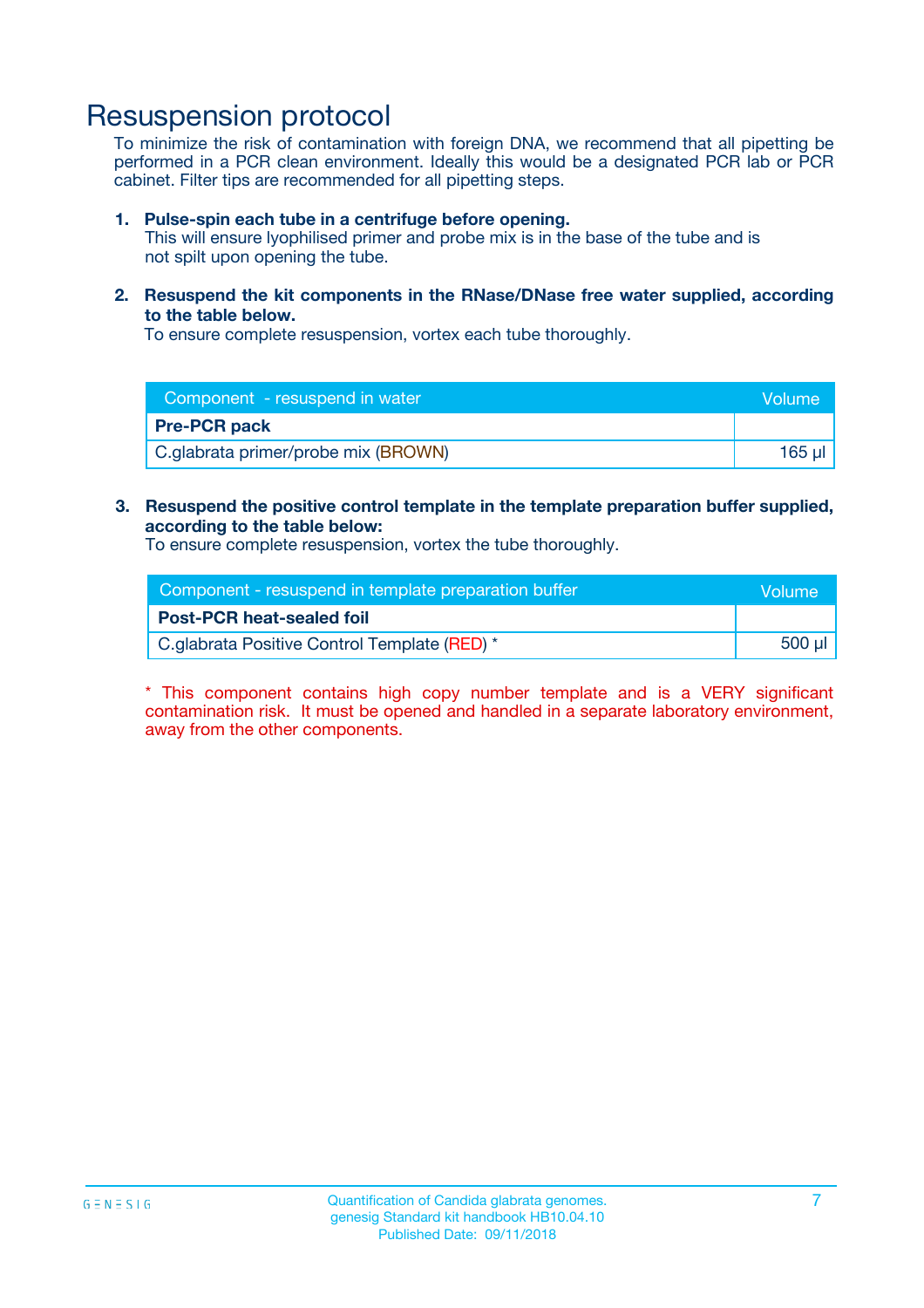# qPCR detection protocol

**1. For each DNA sample prepare a reaction mix according to the table below:** Include sufficient reactions for positive and negative controls.

| Component                                 | Volume           |
|-------------------------------------------|------------------|
| oasig or PrecisionPLUS 2X qPCR Master Mix | 10 $\mu$         |
| C.glabrata primer/probe mix (BROWN)       | 1 $\mu$          |
| <b>RNase/DNase free water (WHITE)</b>     | $4 \mu$          |
| <b>Final Volume</b>                       | 15 <sub>ul</sub> |

- **2. Pipette 15µl of this mix into each well according to your qPCR experimental plate set up.**
- **3. Prepare DNA templates for each of your samples.**
- **4. Pipette 5µl of DNA template into each well, according to your experimental plate set up.**

For negative control wells use 5µl of RNase/DNase free water. The final volume in each well is 20µl.

**5. If a standard curve is included for quantitative analysis, prepare a reaction mix according to the table below:**

| Component                                 | Volume          |
|-------------------------------------------|-----------------|
| oasig or PrecisionPLUS 2X qPCR Master Mix | 10 µl           |
| C.glabrata primer/probe mix (BROWN)       | 1 µI            |
| <b>RNase/DNase free water (WHITE)</b>     | $4 \mu$         |
| <b>Final Volume</b>                       | 15 <sub>µ</sub> |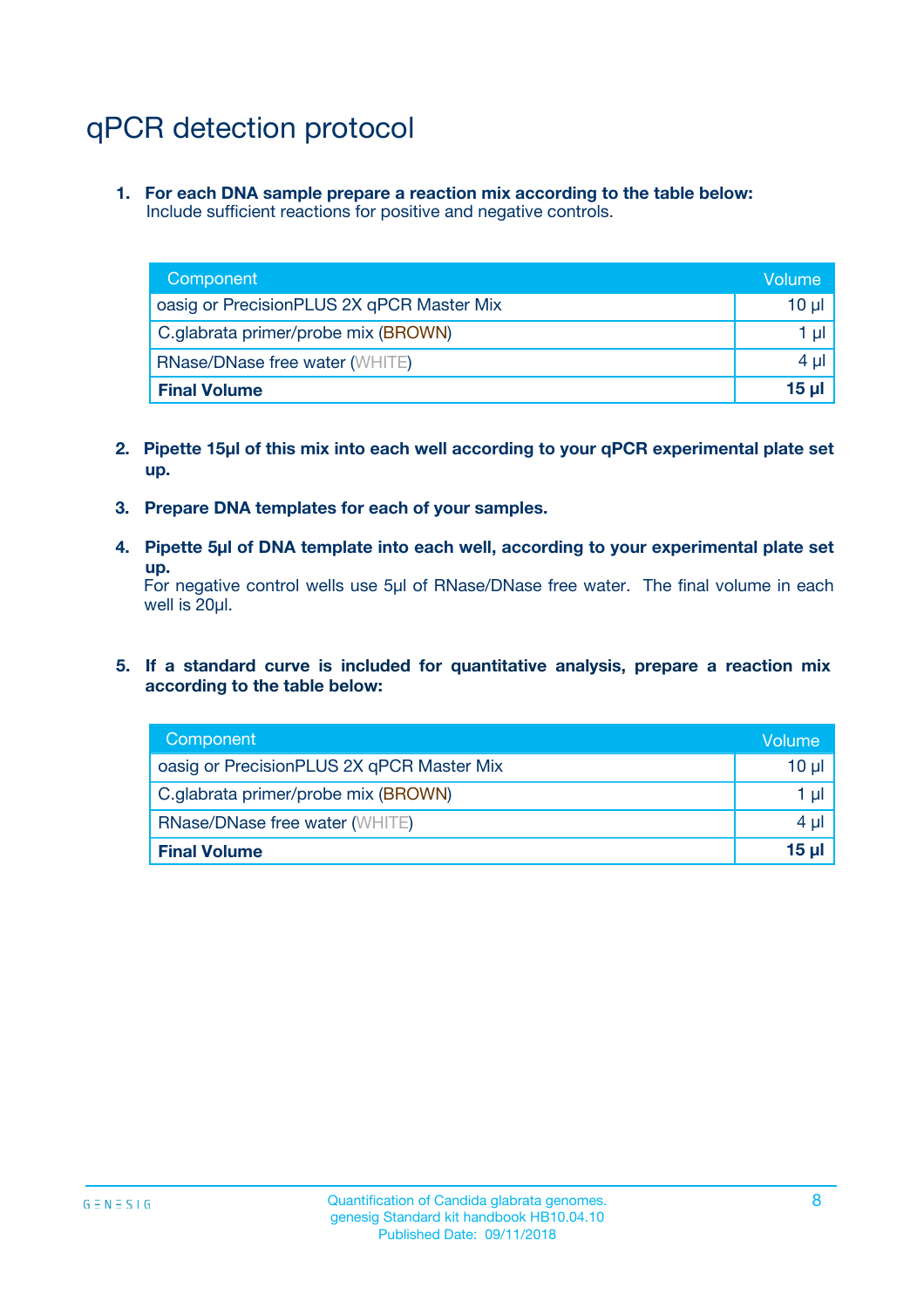### **6. Preparation of a standard curve dilution series.**

- 1) Pipette 90µl of template preparation buffer into 5 tubes and label 2-6
- 2) Pipette 10µl of Positive Control Template (RED) into tube 2
- 3) Vortex thoroughly
- 4) Change pipette tip and pipette 10µl from tube 2 into tube 3
- 5) Vortex thoroughly

Repeat steps 4 and 5 to complete the dilution series

| <b>Standard Curve</b>         | <b>Copy Number</b>     |
|-------------------------------|------------------------|
| Tube 1 Positive control (RED) | $2 \times 10^5$ per µl |
| Tube 2                        | $2 \times 10^4$ per µl |
| Tube 3                        | $2 \times 10^3$ per µl |
| Tube 4                        | $2 \times 10^2$ per µl |
| Tube 5                        | 20 per µl              |
| Tube 6                        | 2 per ul               |

7. Pipette 5µl of standard template into each well for the standard curve according to your experimental plate set up.

The final volume in each well is 20µl.

# qPCR amplification protocol

Amplification conditions using oasig or PrecisionPLUS2X qPCR Master Mix.

|             | <b>Step</b>       | <b>Time</b>     | Temp    |
|-------------|-------------------|-----------------|---------|
|             | Enzyme activation | 2 min           | 95 °C   |
| Cycling x50 | Denaturation      | 10 <sub>s</sub> | 95 $°C$ |
|             | DATA COLLECTION * | 60 s            | 60 °C   |

\* Fluorogenic data should be collected during this step through the FAM channel